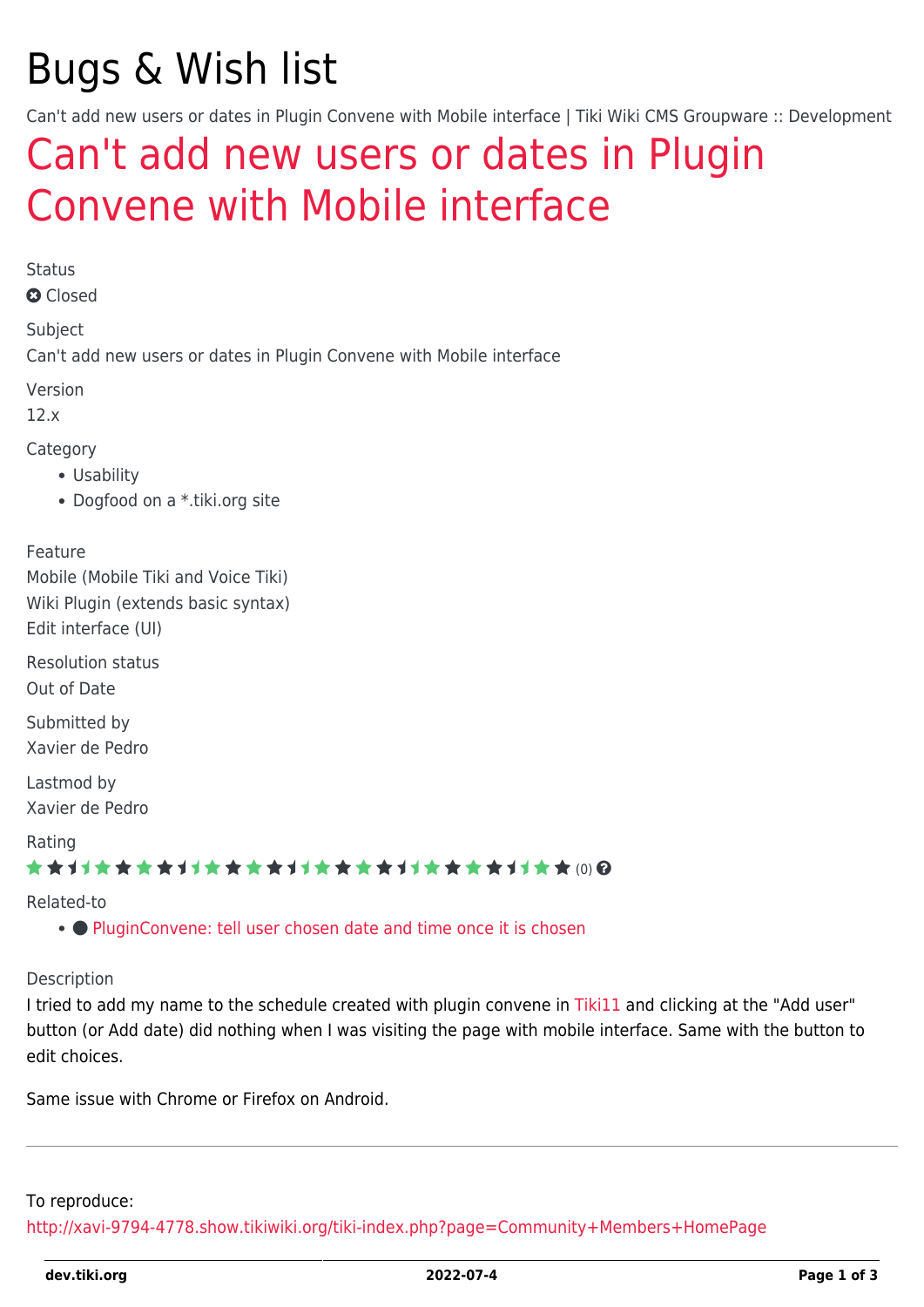u: admin p: 12345

Change to mobile (link in module in the right column) Click at "Add user" button (or Add date) Nothing happens

Workaround

Partly fixed in r48996. AddDate still doesn't work in mobile. Maybe something like datebox jquery mobile plugin (<http://dev.jtsage.com/jQM-DateBox2/> ) needs to be added to the code base and used when a date needs to be selected under mobile mode?

Use Tiki15 LTS instead. Closing as outdated then, this request for Tiki 12 LTS.

| Importance<br>5                                                                 |
|---------------------------------------------------------------------------------|
| Easy to solve?<br>8                                                             |
| Priority<br>40                                                                  |
| Demonstrate Bug (Tiki 19+)<br>Please demonstrate your bug on show2.tikiwiki.org |
| Version: trunk   Create show2.tikiwiki.org instance                             |
| <b>Ticket ID</b>                                                                |
| 4778                                                                            |
| Created<br>Tuesday 01 October, 2013 10:21:52 GMT-0000<br>by Xavier de Pedro     |

### **Comments**



#### [Marc Laporte](https://dev.tiki.org/user11197) 01 Oct 13 12:55 GMT-0000

Probably depends on jQueryUI, which is not available in mobile mode



#### [Xavier de Pedro](https://dev.tiki.org/user9794) 01 Oct 13 16:56 GMT-0000

if that's the reason, maybe the low-hanging fruit is to have that button